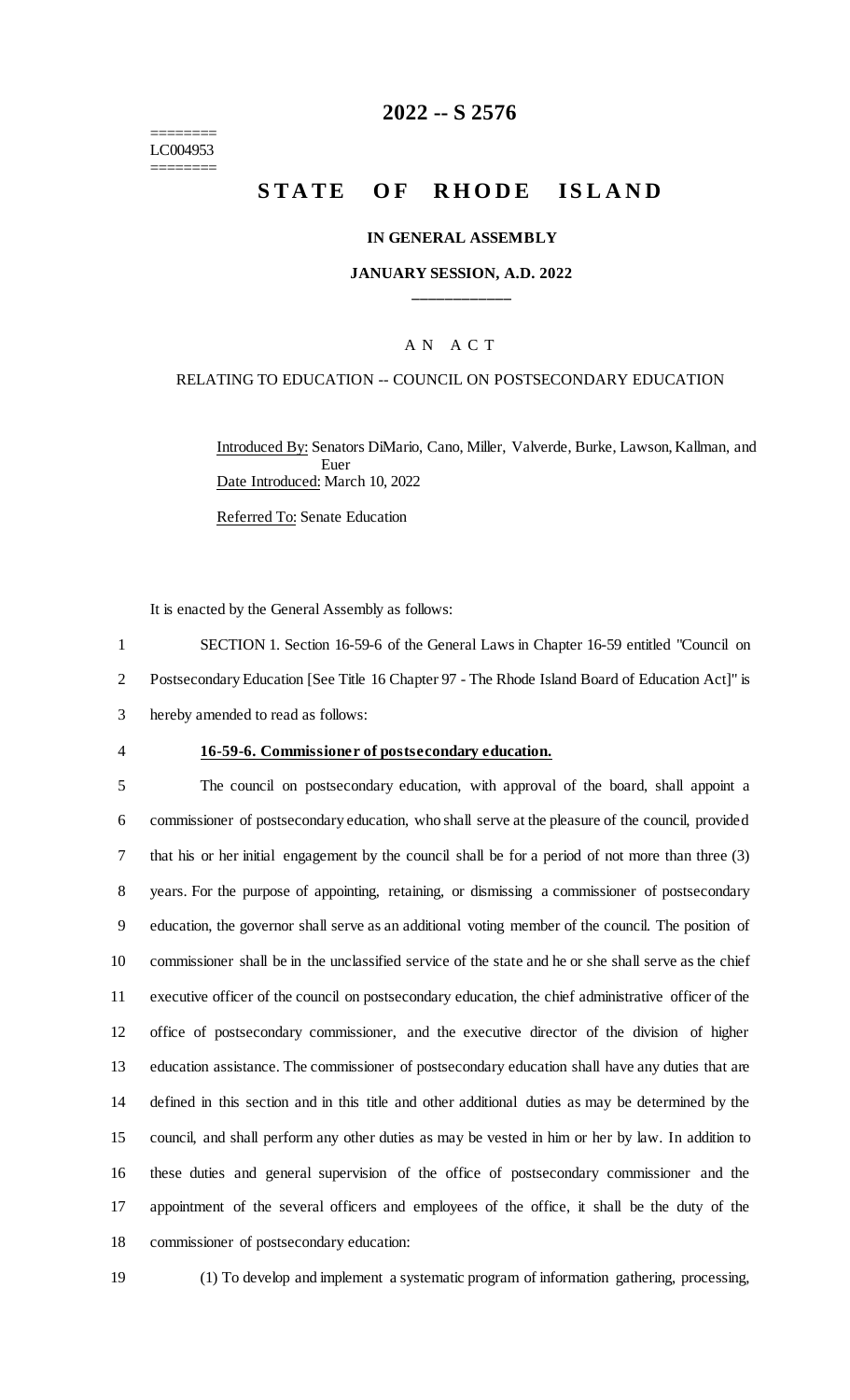and analysis addressed to every aspect of higher education in the state, especially as that information relates to current and future educational needs.

 (2) To prepare a strategic plan for higher education in the state aligned with the goals of the board of education's strategic plan; to coordinate the goals and objectives of the higher public education sector with the goals of the council on elementary and secondary education and activities of the independent higher education sector where feasible.

 (3) To communicate with, and seek the advice of those concerned with, and affected by the board of education's and council's determinations.

 (4) To implement broad policy as it pertains to the goals and objectives established by the board of education and council on postsecondary education; to promote better coordination between higher public education in the state, independent higher education in the state as provided in subsection (10) of this section, and pre k-12 education; to assist in the preparation of the budget for public higher education; and to be responsible, upon direction of the council, for the allocation of appropriations, the acquisition, holding, disposition of property.

 (5) To be responsible for the coordination of the various higher educational functions of the state so that maximum efficiency and economy can be achieved.

 (6) To assist the board of education in preparation and maintenance of a five-year (5) strategic funding plan for higher education; to assist the council in the preparation and presentation annually to the state budget officer in accordance with § 35-3-4 of a total, public higher educational budget.

 (7) To recommend to the council on postsecondary education, after consultation with the presidents, a clear and definitive mission for each college.

 (8) To annually recommend to the council on postsecondary education, after consultation with the presidents, the creation, abolition, retention, or consolidation of departments, divisions, programs, and courses of study within the public colleges to eliminate unnecessary duplication in public higher education, to address the future needs of public higher education in the state, and to advance proposals recommended by the presidents of the public colleges pursuant to §§ 16-33-2.1 and 16-33.1-2.1.

 (9) To supervise the operations of the office of postsecondary commissioner, including the division of higher education assistance, and any other additional duties and responsibilities that may be assigned by the council.

 (10) To perform the duties vested in the council with relation to independent higher educational institutions within the state under the terms of chapter 40 of this title and any other laws that affect independent higher education in the state.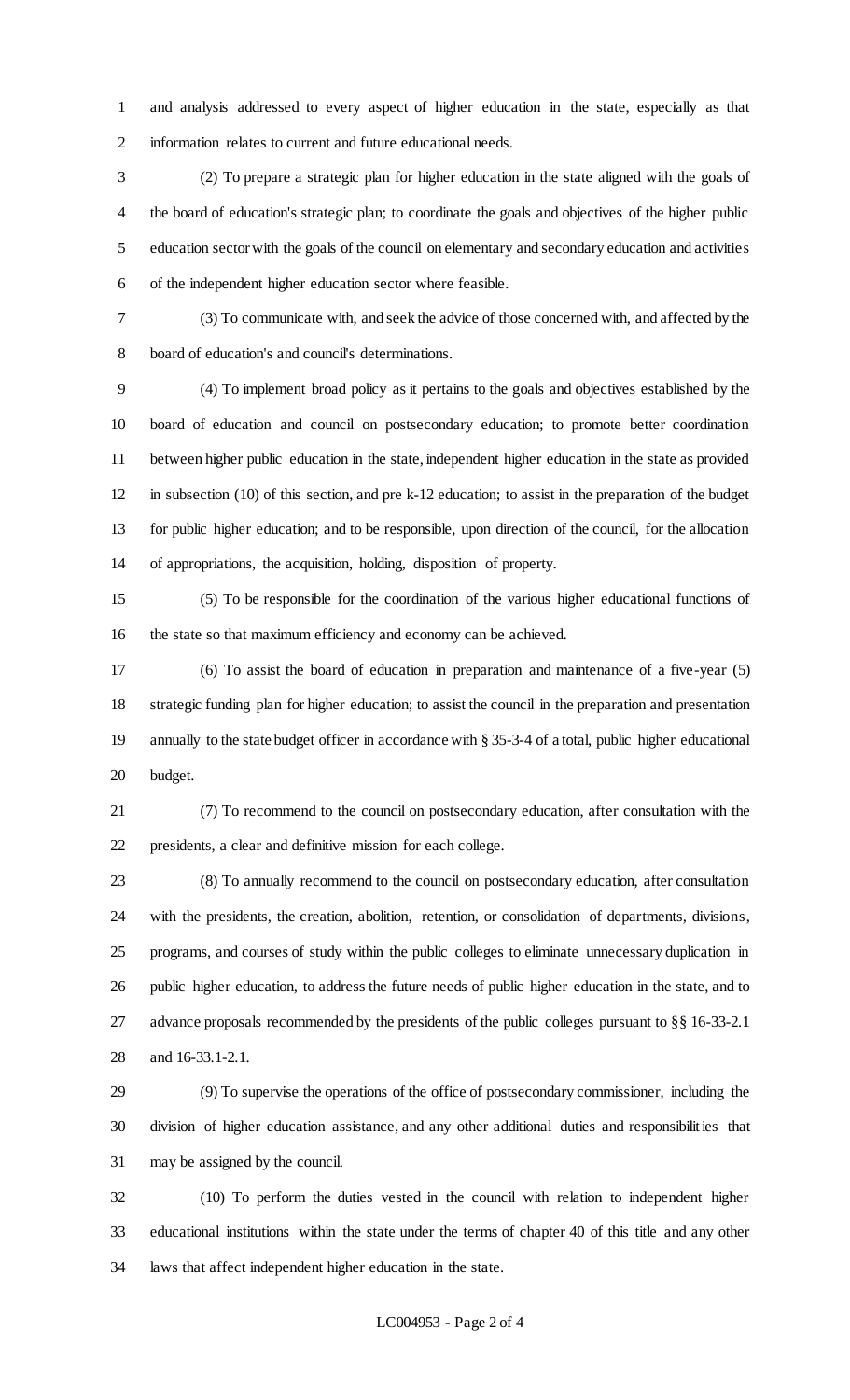(11) To be responsible for the administration of policies, rules, and regulations of the council on postsecondary education with relation to the entire field of higher education within the state, not specifically granted to any other department, board, or agency and not incompatible with law.

 (12) To prepare standard accounting procedures for public higher education and all public colleges.

 (13) To carry out the policies and directives of the board of education and the council on postsecondary education through the office of postsecondary commissioner and through utilization of the resources of the public colleges.

 (14) To enter into interstate reciprocity agreements regarding the provision of postsecondary distance education; to administer such agreements; to approve or disapprove applications to voluntarily participate in such agreements from postsecondary institutions that have their principal place of business in Rhode Island; and to establish annual fees, with the approval of the council on postsecondary education, for aforesaid applications to participate in an interstate postsecondary distance education reciprocity agreement.

 (15) To the extent necessary for participation, and to the extent required and stated in any distance learning reciprocity agreement, to implement procedures to address complaints received from out-of-state students in connection with, or related to, any Rhode Island postsecondary institution, public or private, that has been approved to participate in said reciprocity agreement.

 (16) To promulgate rules and regulations requiring that all public institutions of higher education provide students with market-rate financial compensation for any work-based experiences that students are required to complete to obtain a degree in any program of study. These regulations shall apply to graduation requirements where the student engages in supervised or 24 directed learning that takes place in a professional setting with site-based practitioners. Sporadic 25 shadowing, occasional site visits, or other similarly infrequent activities shall not require financial compensation.

- $27 \left(16\right)(17)$  To exercise all powers and duties of the division of higher education assistance as set forth under the terms of chapter 57 of this title.
- 

SECTION 2. This act shall take effect upon passage.

======== LC004953 ========